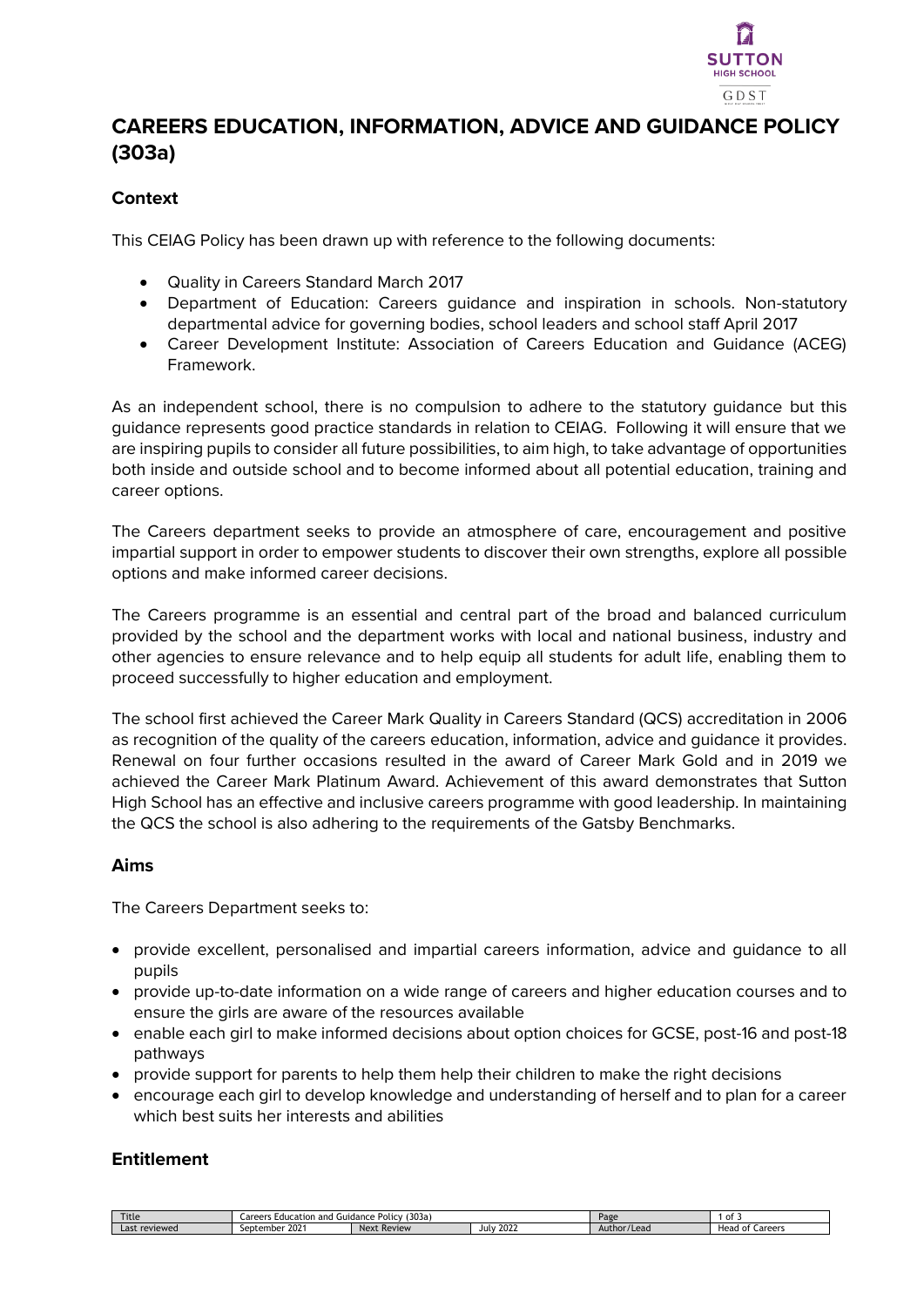

Our pupils are entitled to CEIAG which meets professional standards of practice and is pupil centred; impartial; confidential and integrated into each pupils' experience of the whole curriculum.

The need for professional standards has been recognised by:

- The appointment of a Head of Careers who is a Level 6 qualified and experienced careers practitioner (Diploma in Careers Guidance), a professional member of the Career Development Institute and has completed the Certificate in Career Leadership course.
- Our partnership with the Morrisby Organisation, who provide a source of professional advice and guidance for our students through their Morrisby online package and through impartial, face-to-face interviews. This leads to an individual action plan for all Y11 students prior to making Post 16 option choices. The on-line support, including a confidential advice line, is available to our students throughout their lifetime.
- The attainment of and progress towards relevant quality awards which ensures constant monitoring, evaluation and review of CEIAG.

Sutton High School is committed to providing a planned programme of Careers Education for all students in Years 7 – 13 which is delivered throughout the curriculum but is focused within PSR, discrete Careers days and the Sixth Form enrichment programme.

## **Objectives**

#### **Key Learning Outcomes**

**Key Stage 3** At the end of this stage pupils should be able to:

- Understand themselves and the influences on them (self-awareness)
- Undertake a realistic self-assessment of their achievements, qualities, aptitudes and abilities
- Develop a positive self-image
- Use information handling and research skills to select and evaluate careers and educational information relevant to their needs
- Make informed decisions about their GCSE options.

**Key Stage 4** At the end of this stage pupils should be able to:

- Build on the assessment of their achievements, qualities, aptitudes and abilities made at the end of key stage 3
- Identify and use a variety of careers information and understand the options open to them
- Feel confident about planning for post 16 options
- Recognise and respond to the main influences on their attitudes and values related to learning, work and opportunity
- Add to their knowledge and understanding and develop more detailed educational/career plans
- Successfully complete a work placement to improve their employability and understanding of the workplace
- Justify and critically compare the options available to them
- Understand what employers look for and appreciate their rights and responsibilities
- Take factors related to quality of life and financial well-being into consideration when making decisions about the future.

| Key Stage 5   | . At the end of this stage pupils should be able to          |             |                  |             |                        |  |
|---------------|--------------------------------------------------------------|-------------|------------------|-------------|------------------------|--|
| Title         | Careers Education and Guidance Policy (303a)<br>2 of<br>Page |             |                  |             |                        |  |
| Last reviewed | September 2021                                               | Next Review | <b>July 2022</b> | Author/Lead | <b>Head of Careers</b> |  |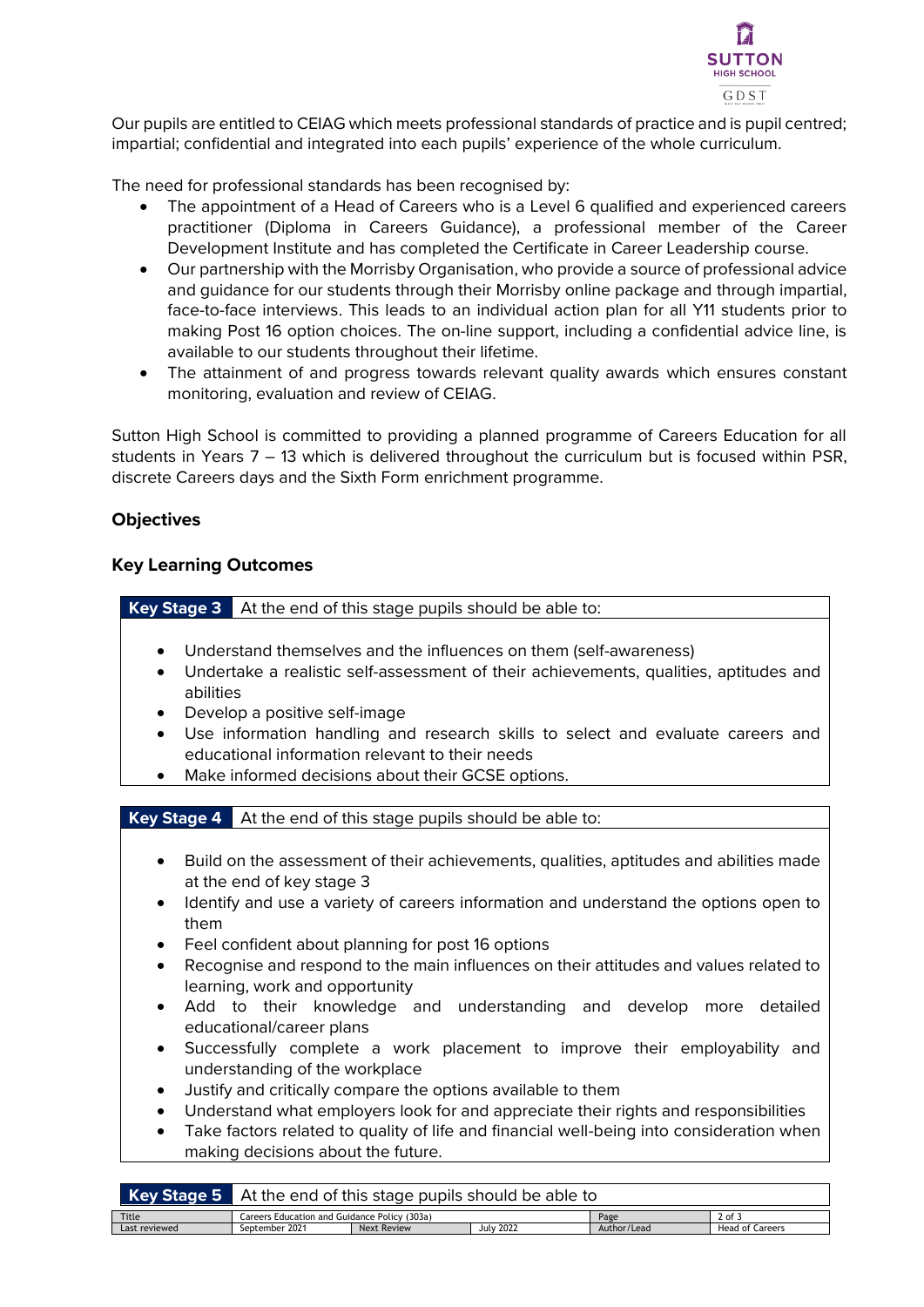

- Critically assess their achievements in order to set realistic goals and identify areas for development
- Recognise and respond to the main influences on their personal views, attitudes and behaviour.
- Understand relevant application processes and be able to select and present personal information to make successful applications.
- Assess and manage risks relating to personal financial, enterprise and career choices
- Take informed decisions about the next stage of their life and feel confident about planning for post 18 options
- Organise further relevant volunteering and/or work experience.

## **Personnel**

Head of Careers and Higher Education **Lorraine Lenaghan** Assistant Head **Elizabeth Clark** Personal and Social Responsibility (PSR) teacher Hannah Patterson Careers Library Assistant **Fenella Upson** Work Experience Coordinator Lorraine Lenaghan

# **Liaison Staff**

Head of Years 12 and 13 Hannah Harvey Head of Years 10 and 11 **Jenni Dixon** Head of Year 8 and 9 Katie de Florimonte Head of Year 7 Sarah Manser

Members of the teaching staff help with activities such as the Careers Fair, 'Learn to Earn' day, Work Experience visits etc.

The content and delivery of the CEIAG programme is mainly the responsibility of the Head of Careers but she liaises with many colleagues (details above). She works 3 days per week and is responsible to the Director of Pastoral Care.

# **Delivery of CEAIG Programme**

Delivery is structured to ensure that pupils gain knowledge and skills and receive guidance as is appropriate to their stage of career learning, planning and development to ensure progression, through a range of group based activities and individual interactions which will equip them to make informed choices at key stages of decision making. The programme promotes equality of opportunity and inclusion including providing enrichment opportunities in areas where women are under-represented.

- At Key Stages 3 and 4, CEIAG, particularly the strand related to self-development, forms an integrated part of PSR and this is where it has a place within the curriculum
- Other activities occur in extra 'slots' e.g. Year 10 Looking Ahead day, Year 11 Work Experience, Year 8 Take Our Daughter to Work day, the Careers Fair, Year 8 Learn to Earn Day
- All staff are expected to contribute to the CEIAG programme through their roles as subject teachers and tutors. Individual subject departments are encouraged to relate their subject to the world of work and regularly invite former students, working parents and local employers into the classroom

| Title            | $\sim$ $\sim$ $\sim$<br>(303a)<br>.areers<br>: Policy<br>Education<br>and<br>Guidance |                  |                     | Page             | $\sim$<br>וש             |
|------------------|---------------------------------------------------------------------------------------|------------------|---------------------|------------------|--------------------------|
| reviewed<br>Last | 2021<br>september                                                                     | : Review<br>Next | 200<br>July<br>2022 | r/Lead<br>Author | Careers<br>Heag<br>1 O.T |
|                  |                                                                                       |                  |                     |                  |                          |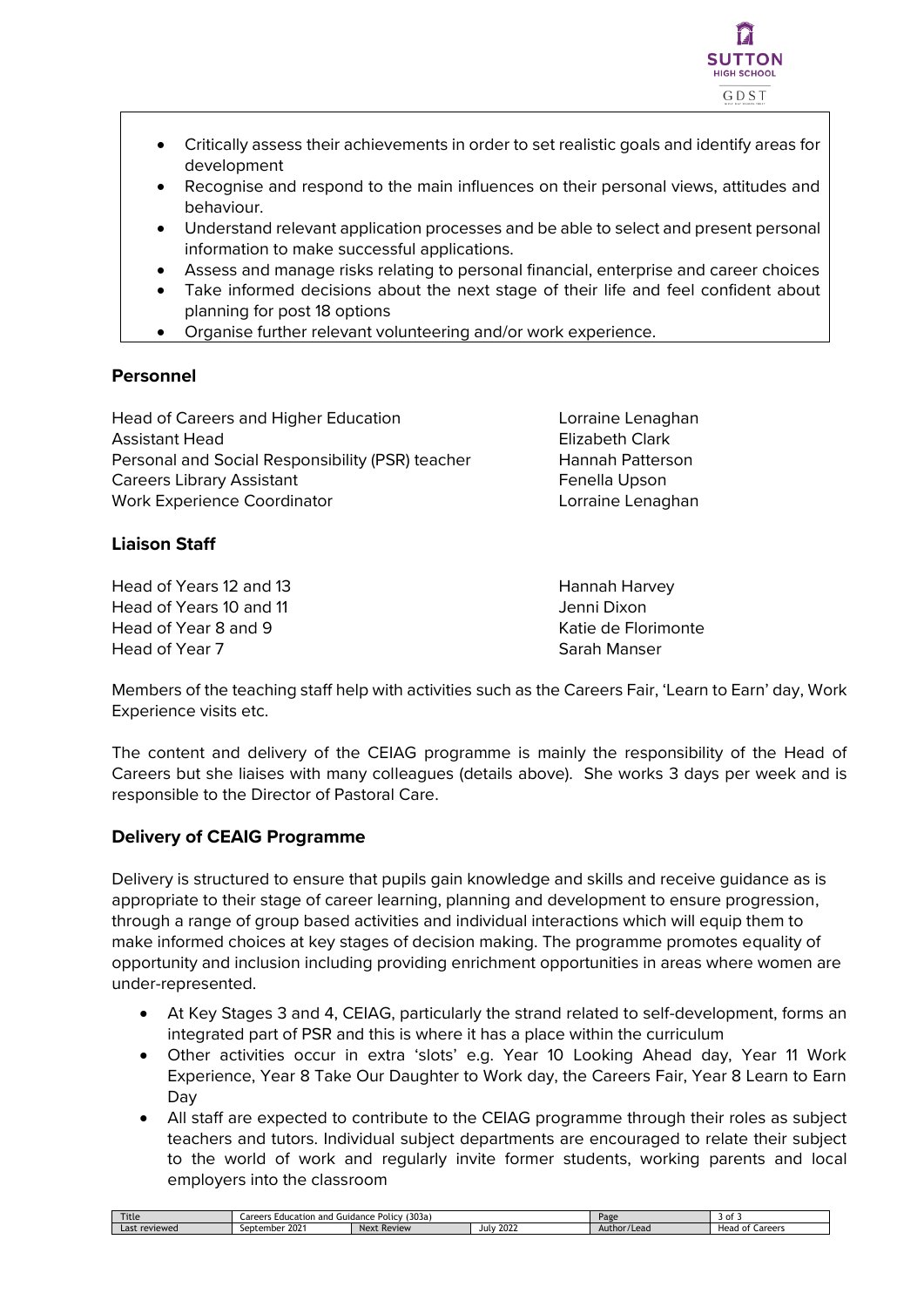

- Students in Y7 to Y13 can access careers advice and guidance through booking an appointment with the Head of Careers
- The Head of Careers conducts quidance meetings with all students in Years 9-12 and their parents, together with a member of SLT
- The Pastoral Care Team ensure that increased support and mentoring is available to students throughout the senior school who have issues that may be preventing them from reaching their full potential. This includes E2L support and individual support for students with specific learning difficulties. Referrals are made to the Head of Careers as required
- An annual contract is negotiated between Sutton High School and the Matrix accredited Morrisby Organisation who provide a psychometric profile for Year 11 students to support Post 16 choices
- All Y11 students undertake a work experience placement immediately after their GCSE exams. All placements undergo health and safety checks (see Work-Related Learning policy.) This process is managed by the Head of Careers and all staff are involved in visiting students on placement in order to ensure students are supported to gain maximum benefit from their experience and to increase their own understanding of the world of work
- The school has a wide variety of enrichment activities where creativity, teamwork, enterprise and positive risk taking are vital ingredients in the school experience. All students are encouraged to participate and to reflect on the skills they are developing through these activities
- Students have the opportunity to participate in career based activities on offer through the wider GDST network
- Ongoing careers support for students who progress into our Sixth Form can be sourced from the GDST Alumnae Network including via the new Rungway mentoring app

#### **Monitoring, Review and Evaluation**

The CEIAG programme is monitored, reviewed and evaluated annually by the Head of PSR, the Head of Careers and the Director of Pastoral Care, who line manages the Head of Careers.

| Quantitative | The % of pupils making successful transition to Post-16 destinations<br>$\bullet$<br>The % of pupils making successful transition to Post-18 destinations<br>$\bullet$                                                                                                                                                                                                                                                                                                                                                                                                                                    |
|--------------|-----------------------------------------------------------------------------------------------------------------------------------------------------------------------------------------------------------------------------------------------------------------------------------------------------------------------------------------------------------------------------------------------------------------------------------------------------------------------------------------------------------------------------------------------------------------------------------------------------------|
|              |                                                                                                                                                                                                                                                                                                                                                                                                                                                                                                                                                                                                           |
| Qualitative  | The Sutton High School PDP process assesses the effectiveness of<br>$\bullet$<br>delivery staff including through lesson observations<br>Student feedback about PSR and Careers provision via the School<br>$\bullet$<br>Council<br>Student evaluation of input from external agencies<br>$\bullet$<br>Student reflection on their learning in PSR and Careers Lessons<br>$\bullet$<br>through maintenance of their individual PSR workbooks<br>Evaluation of student development as part of Sixth Form monitoring<br>$\bullet$<br>processes<br>Reflections by Y13s on the GDST Leaver Forms<br>$\bullet$ |

The following criteria are used to measure the effectiveness of CEIAG, including:

CEIAG topics are reviewed and evaluated annually on the basis of student feedback and new developments in relation to education, employment and training.

#### **Resources**

| Title            | (303a)<br>Policy<br>-ducation<br>ı and<br>Guidance |                |              | Page        | Ωt                                             |
|------------------|----------------------------------------------------|----------------|--------------|-------------|------------------------------------------------|
| _ast<br>reviewed | 202<br>$\sim$ $\sim$<br>ember<br>JCD.              | Review<br>Next | 2022<br>Jul∨ | Author/Lead | 2500<br>⊔∼<br>---<br>w<br>$-$ die<br>⊓eau<br>. |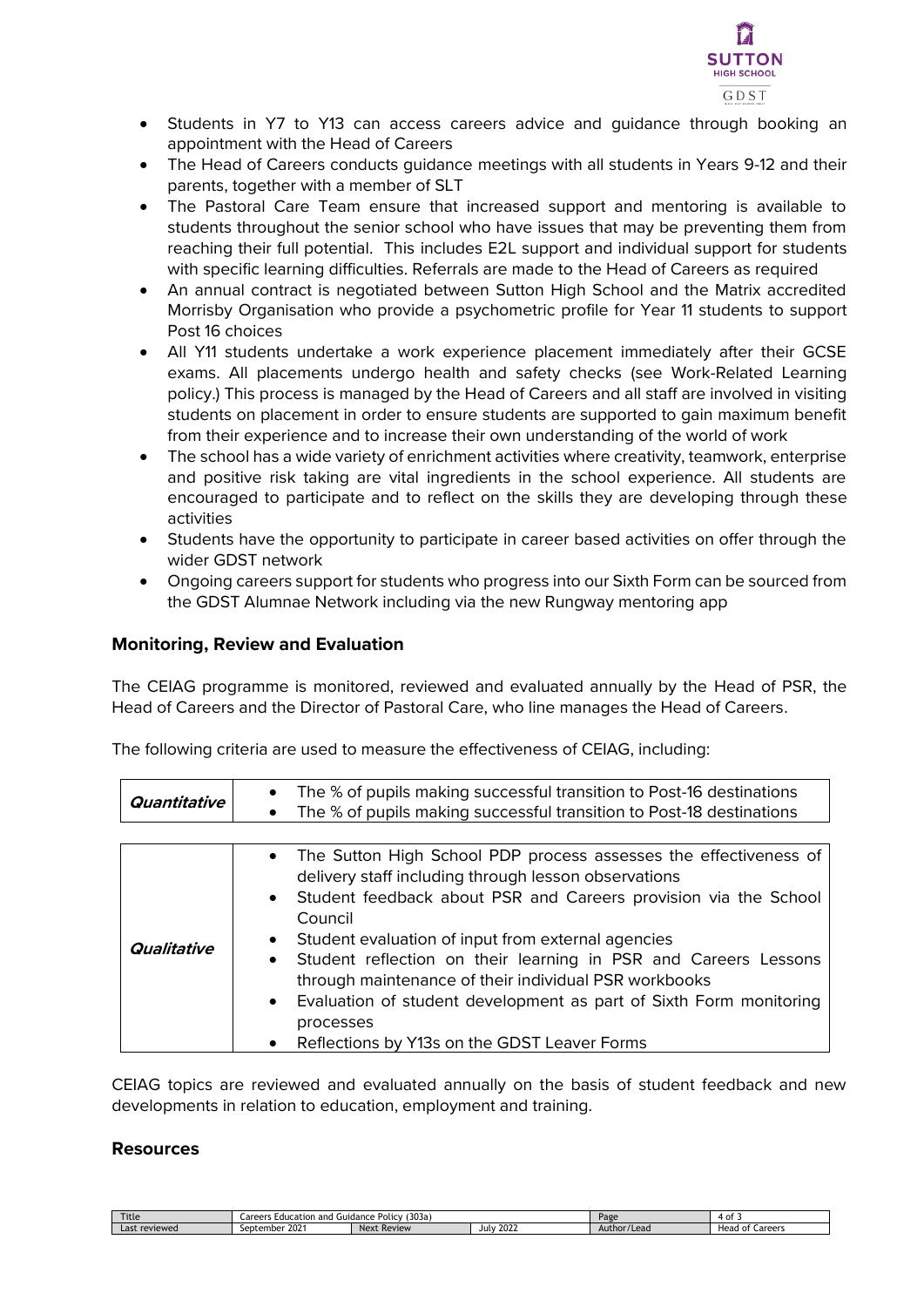

Funding for CEIAG resources is allocated in the school's annual budget and delegated to the Head of Careers.

The Head of Careers works with the School Learning Resources/Careers assistant to agree which printed resources need to be replaced or supplemented. This ensures that careers information is kept up-to-date and appropriate to the needs of the students. Careers resources are maintained in the Careers section of the Main School Careers Library.

The Head of Careers is responsible for maintaining Careers related notice boards and for developing the Careers VLE site which is available to all senior school pupils and their parents via Firefly.

## **Staff Development**

Staff involved with CEG at Sutton High School have the opportunity to attend appropriate staff development events organised locally and regionally.

Head of Careers attends termly meetings with other GDST HOCs to share good practice and update knowledge. She attends regular INSET including the High Fliers conference and liaises with HEIs in order to keep abreast of developments in higher education. Regular updates from the Careers Development Institute (CDI) ensure HOC has an awareness of policy updates, latest research, news from the sector, LMI updates, events and resources that may inform forthcoming careers work.

The opportunity exists to use part of staff INSET days to enhance understanding of Careers and Higher Education for all colleagues in the school.

#### **Accommodation**

The Head of Careers has an office in the Library to ensure privacy for one-to-one appointments with students.

#### **Partnership Working**

#### **a) Parents**

Parents have a key role in helping students make informed decisions about their future. To this end we:

- Inform parents about key careers-related activities via the school's electronic communications systems
- Ensure that the Head of Careers is present at all Y9 to Y12 guidance meetings, welcome and information evenings and at senior school open days
- Issue information and consent letters to parents of children taking part in external careers/enterprise activities
- Encourage students to discuss their Morrisby Profile with their parents/carers and to share information and advice given at key transition points
- Ensure that parents have the Head of Careers' contact details so they can make direct contact to seek support regarding their daughter's educational/career choices. Individual appointments are available by request
- Use Firefly, the school website and Sutton High School marketing materials to share careers information and activities with parents

| <b>Title</b>                 | (303a<br>$D$ olic<br>and<br>Lareerr<br><b>Education</b><br>Guidance<br>г от п |                |                     | Page                    | .                                 |
|------------------------------|-------------------------------------------------------------------------------|----------------|---------------------|-------------------------|-----------------------------------|
| $\sim$<br>: reviewed<br>Last | 202<br>september<br><b>ZUZ</b>                                                | Next<br>Review | 202<br>July<br>ZUZZ | */Leao<br>Auti<br>$-11$ | Sronon<br>Head<br>0t<br>∵ Caleel. |
|                              |                                                                               |                |                     |                         |                                   |